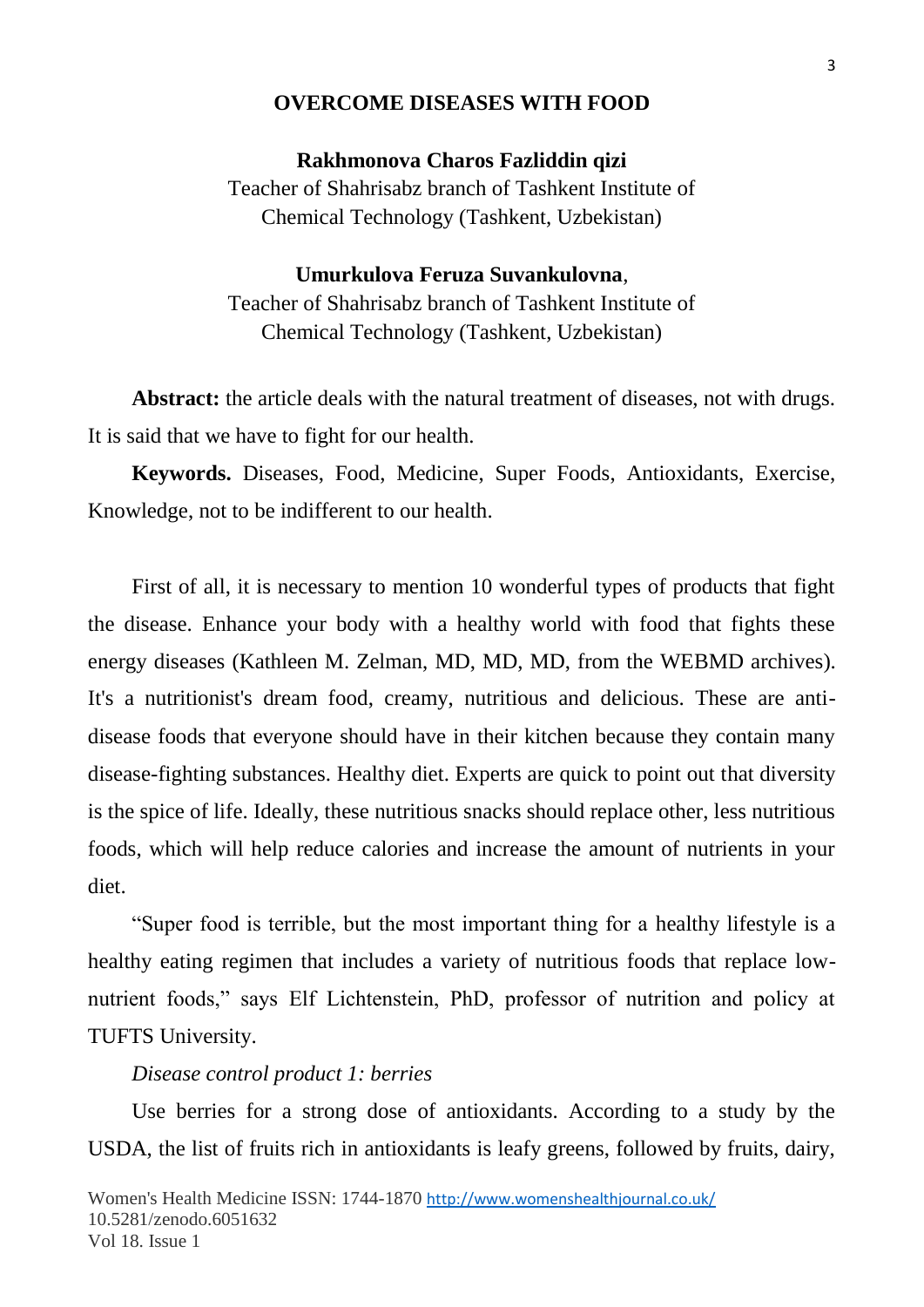citrus puree, and strawberries. The fruit's color is due to anthocyanin pigment, an antioxidant that helps neutralize "free radicals" (molecules that damage cells) that lead to chronic diseases, including cancer and heart disease. Fruits, especially apples, help prevent urinary tract infections. Enjoy a cup of fruit every day as a snack; on your porridge or yogurt; in cakes, salads or smoothies; or in the form of frozen food.

## *Disease Fighting Food 2: Dairy products*

Dairy products are not only the best dietary source of dietary calcium, but they are also high in protein, vitamins (including vitamin D), and minerals—key to fighting osteoporosis. The 2005 US Government Dietary Guidelines recommend eating low-fat dairy products three times a day, as well as weight-bearing exercise to strengthen bones. (If you're intolerant to dairy, other calcium-rich foods include legumes, dark green leafy vegetables like kale, broccoli, and kale, and calciumfortified soy foods, juices, and grains.) In addition to strong bones, also dairy products are available to help you lose weight. Research is ongoing, but several studies have shown that a three-day serving of dairy as part of a calorie-controlled diet helps reduce belly fat and speed up weight loss. Carbohydrates and protein. "Dairy products are a very good snack for diabetics and others because they support blood sugar levels." Eat foods with skim milk or yogurt, juice sprinkled with orange juice, and strength replacement foods.

## *Fighting the disease Food 3: Oily fish*

 Omega-3 fatty acids are abundant in fish such as salmon and tuna, which are foods that help, reduce blood fats and fight disease that can help prevent blood clots associated with heart disease. American Health Association fish at least twice a week (especially oily fish) recommends eating at least two servings. "Eating a diet rich in oily fish helps reduce the risk of cardiovascular disease," says Liechtenstein. turn on the grill or put the fish under the broiler for a quick, tasty and heart-healthy meal.

## *Food for disease 4: dark, leafy greens*

One of the best foods to fight disease is dark, leafy greens, which include everything from spinach, cabbage and buckwheat tea to a dark salad. They are loaded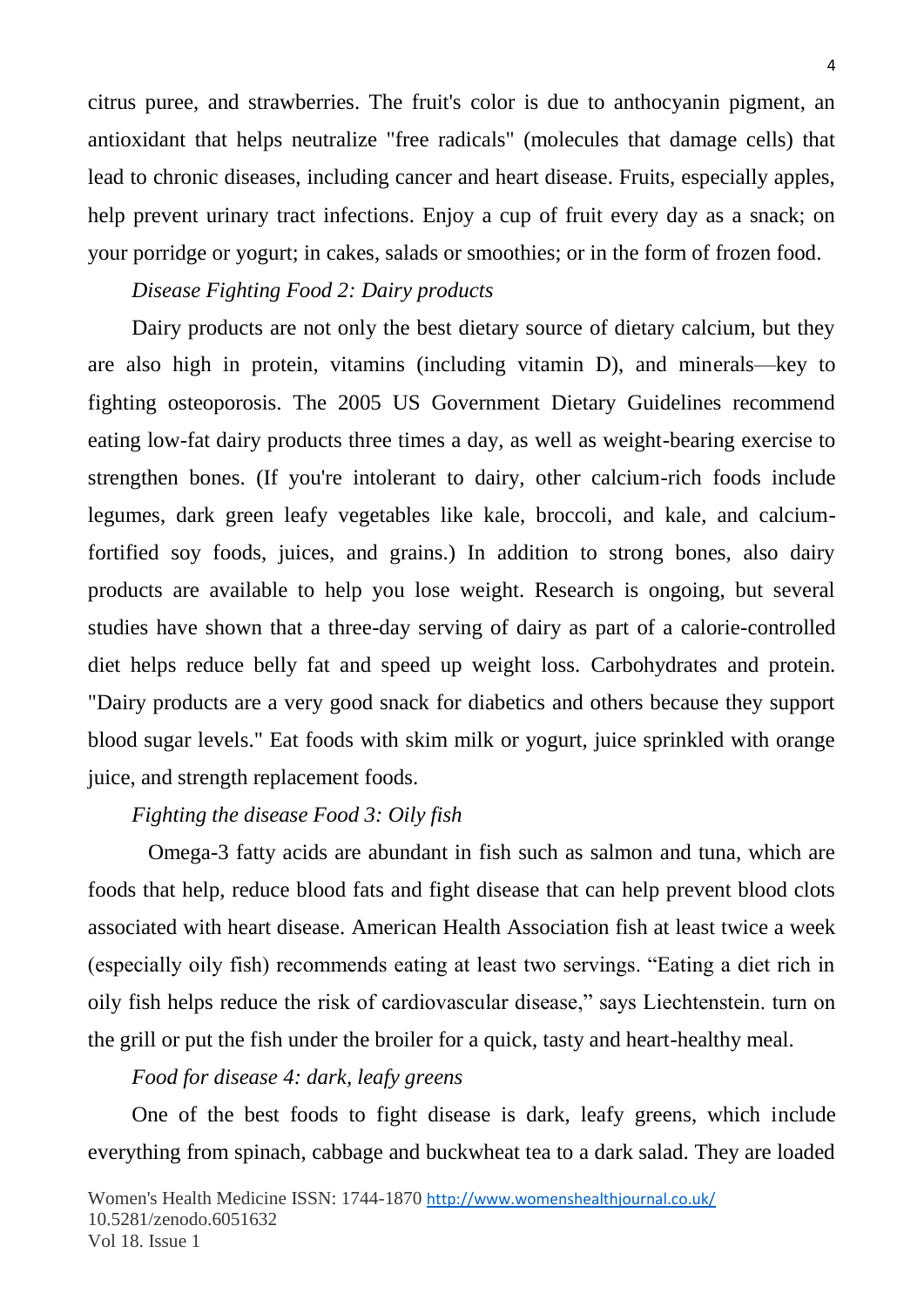with vitamins, minerals, beta-carotene, vitamin C, folate, iron, magnesium, carotenoids, phytochemicals and antioxidants. Research at Harvard has shown that eating foods rich in magnesium, such as spinach, reduces the risk of developing type 2 diabetes. colored greens.

## *Disease food 5: whole grains*

Whole grains usually contain nutrients that are purified from refined grains. They contain folic acid, selenium and B vitamins, which are important for heart health, weight control and reducing the risk of diabetes. Their fiber content helps you feel full between meals and strengthens your digestive health. Enjoy at least three servings of whole grain breads a day: whole wheat; barley; rye; millet; others

### *Eat healthy foods for your health*

Fruits and vegetables are great for health, even for your waistline. But some fresh foods are stronger than others. Super foods contain more vitamins, minerals, and disease-fighting nutrients. Add this healthy choice to your diet and fill your diet with shock.

#### *Alfalfa grows*

One cup of alfalfa contains less than 10 calories, almost no fat, and contains phytochemicals called saponins that protect against cancer and help lower cholesterol. How to consume them: Fresh in salads or sandwiches, or small burgers with turkey or vegetables.

#### *Apples*

Apples are the richest fruit source of pectin, which has been found to lower blood pressure, lower cholesterol, reduce the risk of colon and breast cancer, and reduce the severity of diabetes. Try tossing a few pieces into your favorite sandwich or tossing with a light vinaigrette for field greens, roasted pecans and a delicious salad. When there are so many varieties, you will never get tired of looking for new ways to add them to your daily diet.

### *Avocado*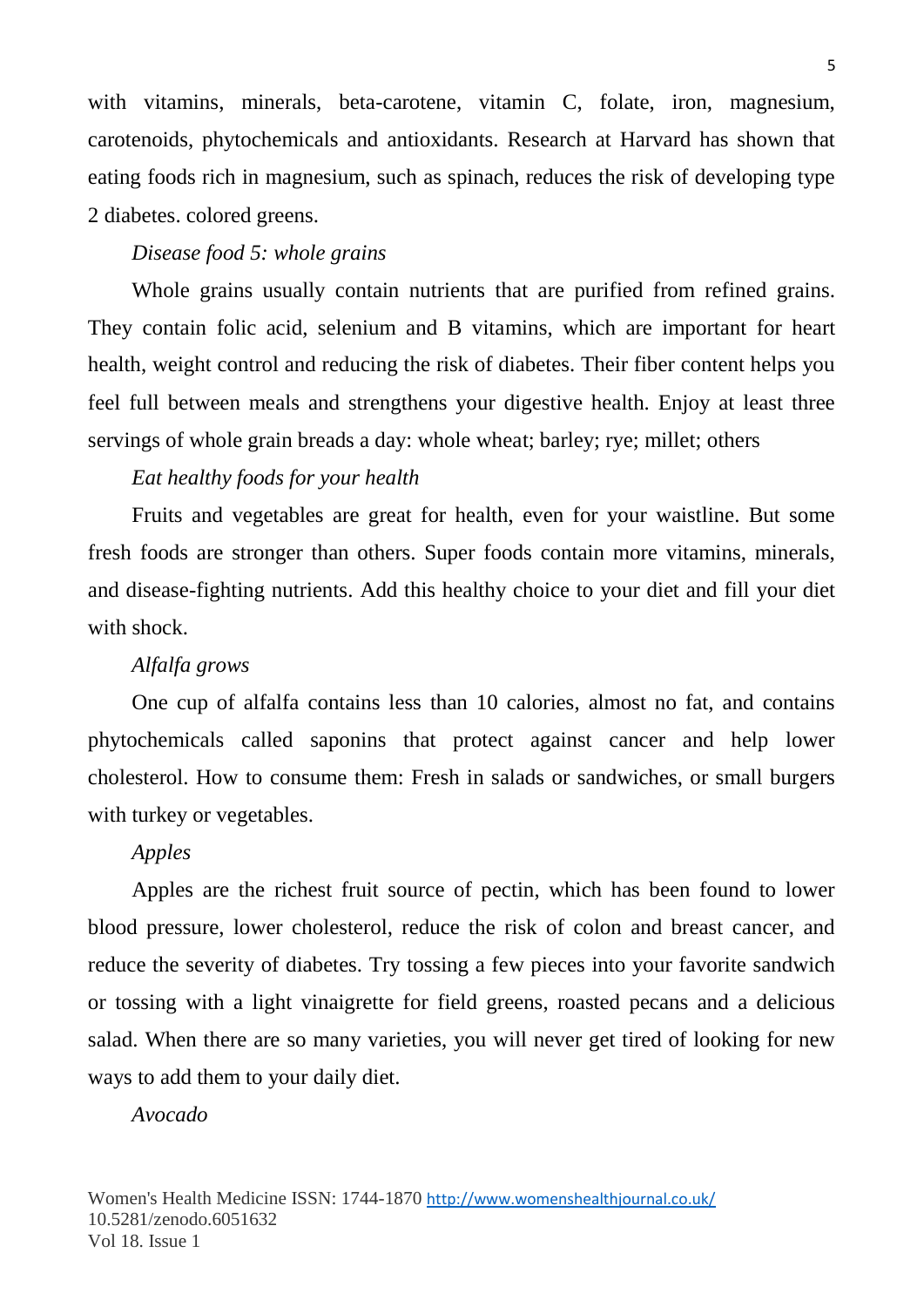Correspondingly, only half of a medium-sized avocado contains more than 4 grams of fiber and 15% of the daily amount of folate consumed. Cholesterol-free and monounsaturated fats and potassium-rich avocados are also energy for heart health. How to enjoy them: Use avocado as a base for a homemade creamy sandwich spread or your favorite salsa for a simple and delicious way of dressing grilled chicken or fish add a few pieces.

### *Beets*

Beets are packed with antioxidants and have been found to protect against cancer, heart disease and inflammation. Naturally sweet and full of fiber and vitamin C, beets add deliciousness and nutrients to any meal. How to enjoy them: Taste finely chopped raw beets in your salads for a colorful and delicious meal, or use them as sweet potatoes and roast with nuts - simply some cooking methods (e.g. boiling) can reduce their nutritional value. And don't forget about the leafy green tops, which are rich in iron and folate, prepared by their cousins, such as Swiss chard and spinach.

## *Cranberries*

Cranberries are known to protect against urinary tract infections, but did you know that they improve blood cholesterol and help restore blood vessels? Cranberry juice has also been proven to make anti-cancer drugs stronger. How to enjoy them: While fresh, available all year round, enjoy fresh cakes and well-known fruits during the peak season of October and December.

## *Flax seeds*

Flaxseed not only lowers blood cholesterol and reduces the risk of heart attack, but it is also a rich source of lignan, a powerful antioxidant that can be a powerful ally against disease and some cancers, especially breast cancer pancreatic cancer. Just 2 tablespoons of crushed seeds (digested more efficiently than whole seeds) contain about 20% of the fiber consumed daily and more than 100% for omega-3 fatty acids that fight inflammation. How to enjoy: Add crushed flaxseed to baked goods to taste nuts or sprinkle it on top of your favorite cereal. It is also delicious when mixed with yogurt and fresh fruit for flavor.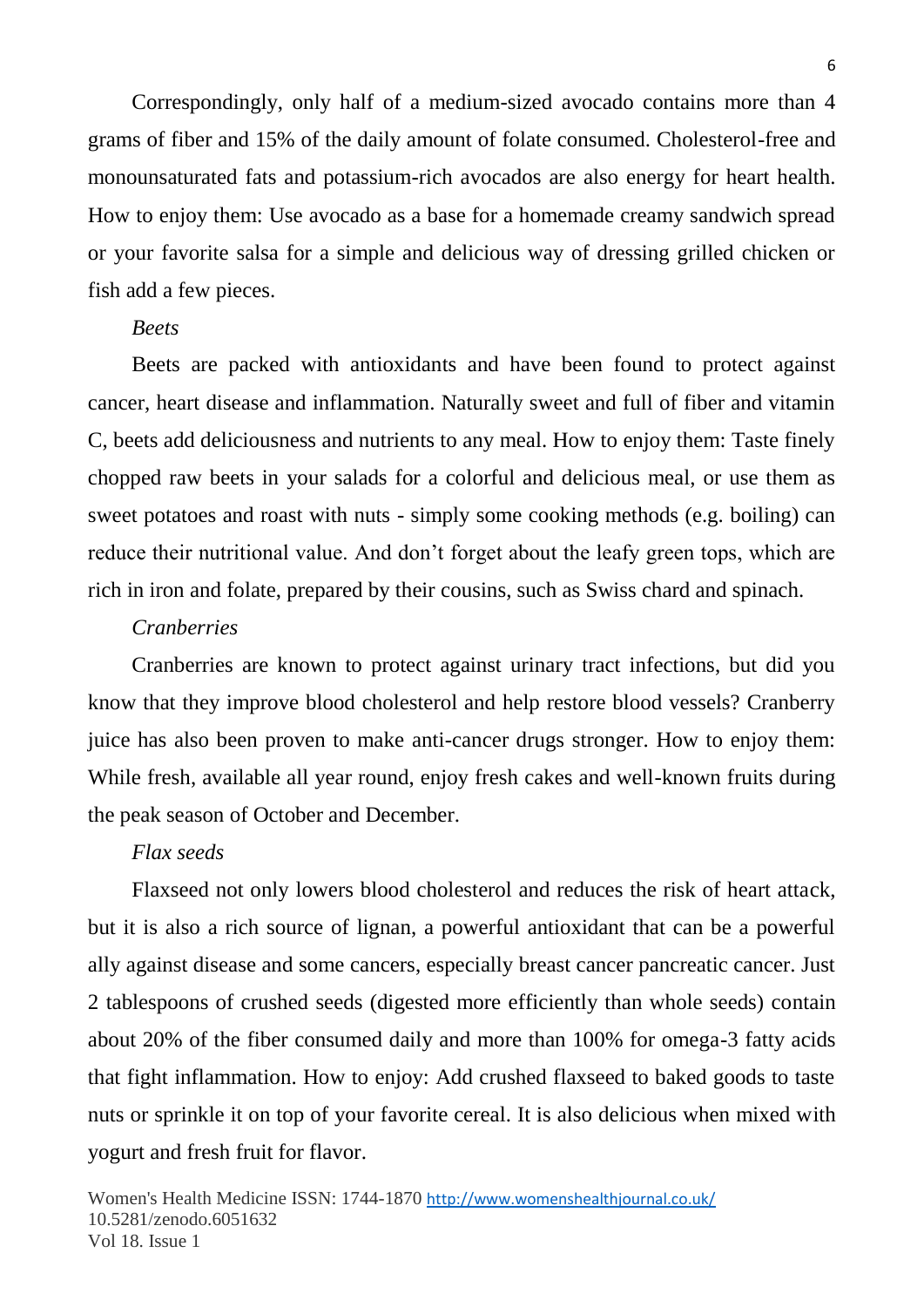\* One caveat: add flaxseed to your diet slowly, as it can have a laxative effect.

Your choice of diet will have a big impact on your overall health.

Studies show that eating habits affect the risk of disease. While some foods can cause chronic health conditions, others offer strong medical and protective properties.

Thus, many people claim that food is medicine. However, the diet itself cannot and should not replace medicine in any case. While many diseases can be prevented, treated, or even cured due to dietary and lifestyle changes, many others are unable to do so. Explains whether and should not be used for treatment.

### *How food nourishes and protects your body*

Many of the nutrients in food strengthen health and protect the body from disease. It is very important to eat complete, nutritious foods because their unique ingredients can be replicated by taking the supplement. Works synergistically to create a non-invasive effect.

### *Vitamins and minerals*

While your body needs small amounts of vitamins and minerals, they are very important for your health. Lack of minerals. Such deficiencies can significantly increase your risk of disease For example; inadequate intake of vitamin C, vitamin D and folate can damage your heart, cause immune disorders and increase your risk of certain cancers.

## *Useful compounds of plants*

Nutritious foods, including vegetables, fruits, beans, and grains, boast many beneficial compounds, such as antioxidants. Antioxidants protect cells from damage that can lead to disease (5 reliable sources). People with a diet rich in polyphenol antioxidants have lower rates of depression, diabetes, dementia and heart disease.

#### *Fiber*

Fiber is an essential part of a healthy diet. Not only does it help with proper digestion and elimination from the body, but it also nourishes the beneficial bacteria in the gut. Low-fiber diets are associated with an increase in diseases, including colon cancer and stroke.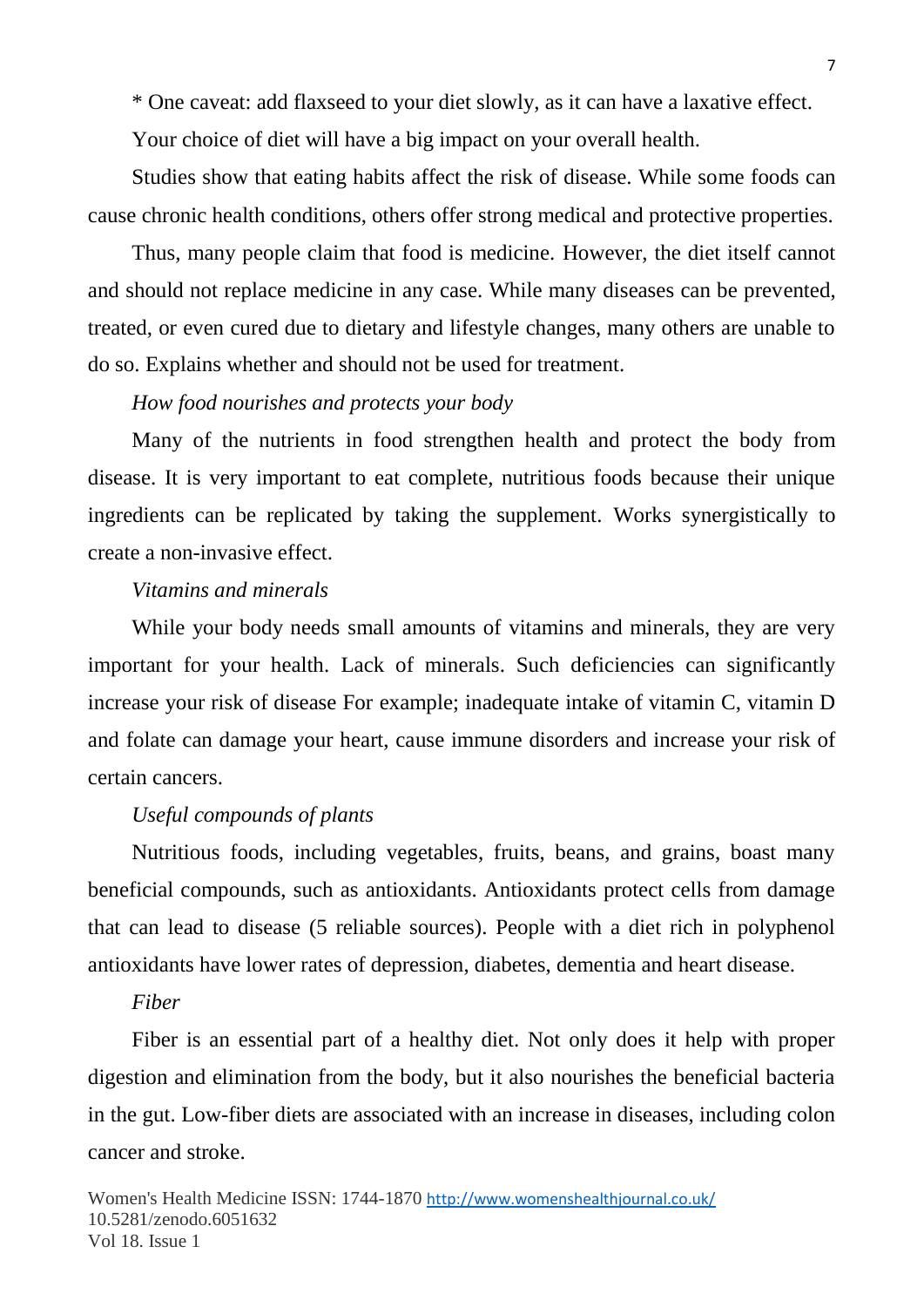### *Protein and healthy fats*

Complete, nutritious foods that are high in protein and fat play a variety of important roles in your body.

Amino acids are components of protein that help in immune function, muscle synthesis, metabolism and growth, while fats provide fuel and help in the absorption of nutrients. Omega found in foods such as oily fish -3 fatty acids help regulate inflammation and are associated with improved heart and immunity.

## **Conclusion**

Complete, nutritious foods boast vitamins, minerals, antioxidants, fiber, proteins and fats, which help with health and are essential for the body's optimal functioning.

#### *Healthy eating can reduce the risk of disease*

It is important to note that nutritious foods can reduce your risk of disease - as opposed to highly processed foods. Harmful food choices can increase the risk of disease. Is a major cause of conditions such as diabetes and obesity? These processed foods damage your gut bacteria and increase insulin resistance, chronic inflammation and overall risk of disease. Research of more than 100,000 people has shown that ultra-processed foods every 10% increase in production has led to a 12% increase the years of life adapted to disability (DALY) are caused by poor nutrition. DALYs measure the severity of the disease; one unit means complete loss of health.

#### *A nutritious diet protects against disease*

On the other hand, studies show that a diet high in and low in processed foods in plant-based foods can boost your health. For example, a Mediterranean diet, healthy fats, rich in whole grains and vegetables, associated with reducing the risk of heart disease, neurodegenerative conditions, diabetes, some cancers and obesity. diets. Indeed, some diets can change certain conditions. For example, a plant-based diet has been found to reverse coronary artery disease, but a very low carbohydrate lifestyle can help eliminate type 2 diabetes in some people.